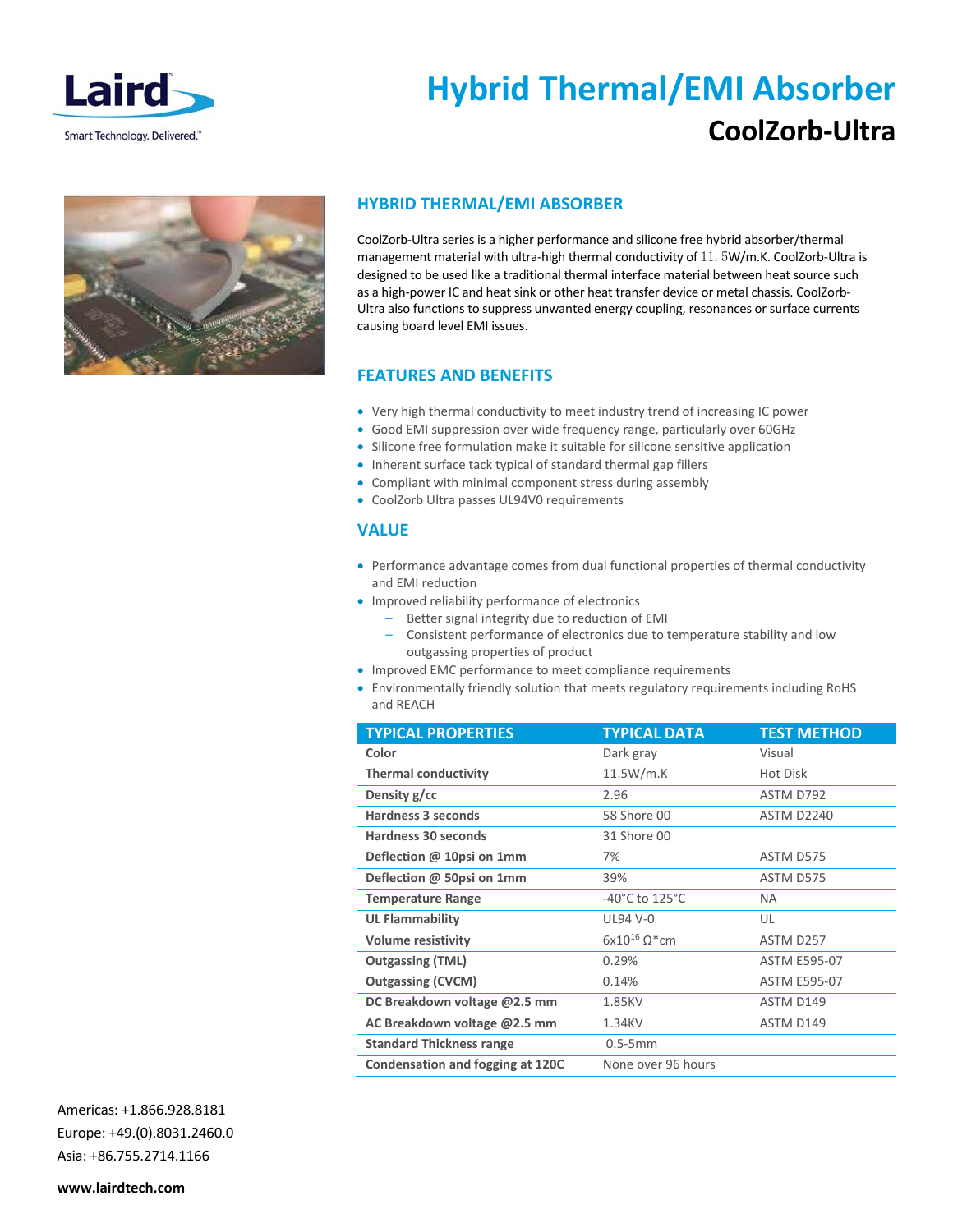

# **Hybrid Thermal/EMI Absorber**



### **CoolZorb Ultra Attenuation (dB/cm)**



## **CoolZorb Ultra thermal resistance @50C (ASTM D5470)**

#### MFS‐DS‐COOLZORB Ultra 20210127

Any information furnished by Laird Technologies, Inc. and its agents is believed to be accurate and reliable. All specifications are subject to change without notice. Responsibility for the use and application of Laird Tec user. Laird Technologies makes no warranties as to the fitness, merchantability, suitability or non- infringement of any Laird Technologies materials or products for any specific or general uses. Laird Technologies shall n